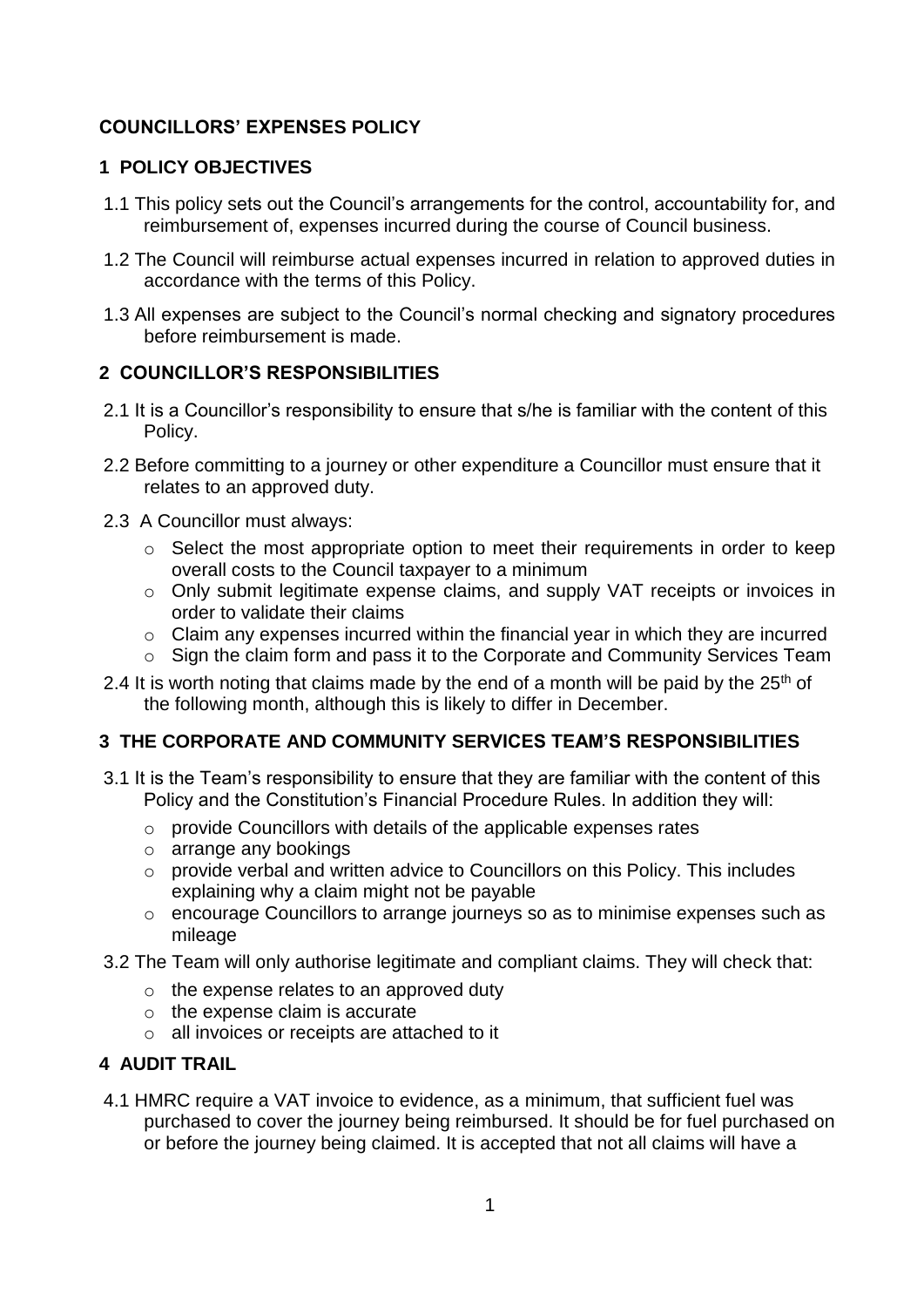VAT receipt where, through low usage, a tax receipt may cover more than one claim.

- 4.2 In general, appropriate VAT receipts must be obtained for all expenses incurred. Where it is impossible to obtain an appropriate receipt, the claim form must include the reasons. Reimbursement of the VAT element, or the entire sum may be withheld in cases where there is no receipt. Approval to pay such a claim must be approved by the Chief Executive or their nominated representatives.
- 4.3 Council resources including cash can only be spent within certain limits of authority and amount. Councillors are expected only to claim for expenses legitimately incurred on approved duties, and only up to approved limits. Any allegation that a Councillor's claim was fraudulent or broke the rules governing such claims will be investigated and, may be referred to the Governance Committee. If a criminal offence is suspected the Council will also report the allegation to the police. Depending on the circumstances the Council's internal fraud procedures may be invoked.

# **5 EXPENSES**

# **5.1 Mileage**

Mileage rates will be paid at the rate shown in the Scheme of Members' Allowances, which is agreed annually.

For each journey the expenses form should detail the Councillor's:

- o Vehicle registration number
- o The mileage and route taken (including all places visited)

Please note in order to make a legitimate claim for mileage, vehicles must have an up to date MOT and be taxed and insured (see the note below).

## **A note on motor insurance:**

Failure to buy the correct type of motor insurance can mean you will be unable to make business trips, but more importantly in the event of an accident your insurers are quite entitled not to pay out on a claim. It could also harm your future renewals if they consider that you have given wrong information.

The most basic cover (social domestic and pleasure with commuting) may not cover you for any form of business activities or travelling during the day. Instead, you will need at least class one business use (this may be referred to in your policy documents as "in connection with your employers business" or similar). If business use of a vehicle is very occasional (once or twice a year), you are advised to speak with your insurer to determine if occasional business use can be included, rather than taking out class one cover.

Class one business use will cover your vehicle in connection with your approved duties, such as driving to different sites.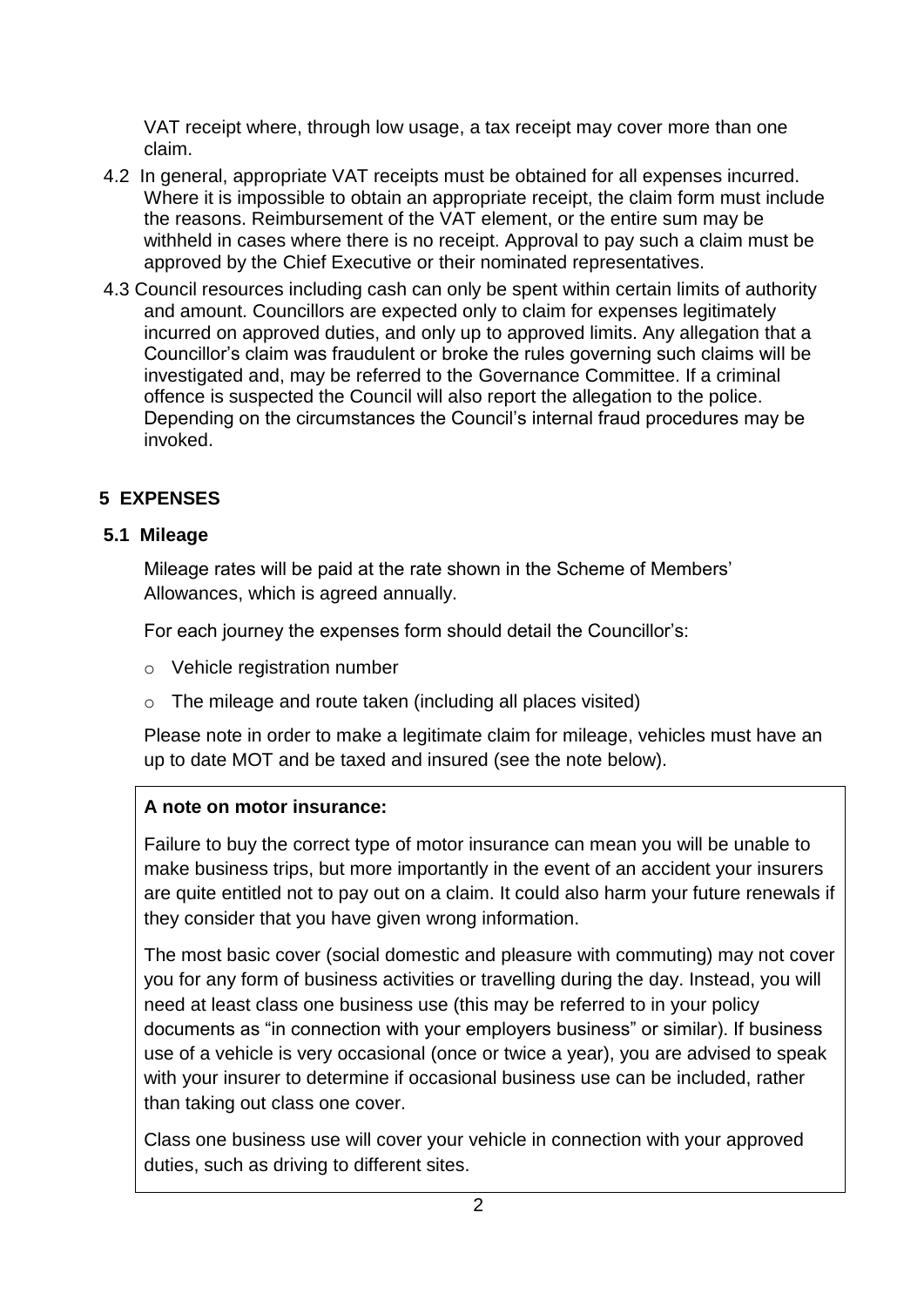In all cases you are advised to double check with any potential or current insurer the precise terms of cover your policy holds. This includes if you are a named driver and/or the policy is in the name of your partner/spouse. Remember, at first glance the lowest price for your insurance may not be the best for you.

## **5.2 Car Parking**

If a Councillor travelling on an approved duty uses public car parks (that their Council car parking permit does not include) they must buy a ticket. This cost can be claimed back. The ticket should be attached to the claim form whenever possible. The Council will not cancel any excess charges, or reimburse a Councillor for them.

## **5.3 Rail Travel**

Tickets should be purchased through the Corporate and Community Services Team. Doing this as far in advance as possible enables significantly cheaper tickets to be purchased to minimise costs. All tickets will be standard class, and Councillors should use any discounts available to them.

The procedure for doing this is as follows:

- 1.The Councillor should contact the Corporate and Community Services Team with their travel request details.
- 2.The Councillor should provide as much notice as possible. The minimum amount of time being seven working days. This is to allow time for the tickets to arrive.
- 3.When the ticket arrives the Corporate and Community Services Team will contact the Councillor to arrange collection.

If tickets cannot be purchased in this way at least seven days in advance, Councillors might have to purchase the ticket themselves. They may then claim the cost back from the Council as long as they can demonstrate that they had purchased the cheapest ticket available at that time.

## **5.4 Subsistence**

Subsistence is reimbursement from the Council to a Councillor in respect of actual food and drink costs they have incurred during their approved duty. Expenses will not be paid where a suitable meal is provided as part of the event (e.g. at a course or conference).

The maximum amount payable will be same as paid to Officers, and as shown in the annually agreed Scheme of Members' Allowances.